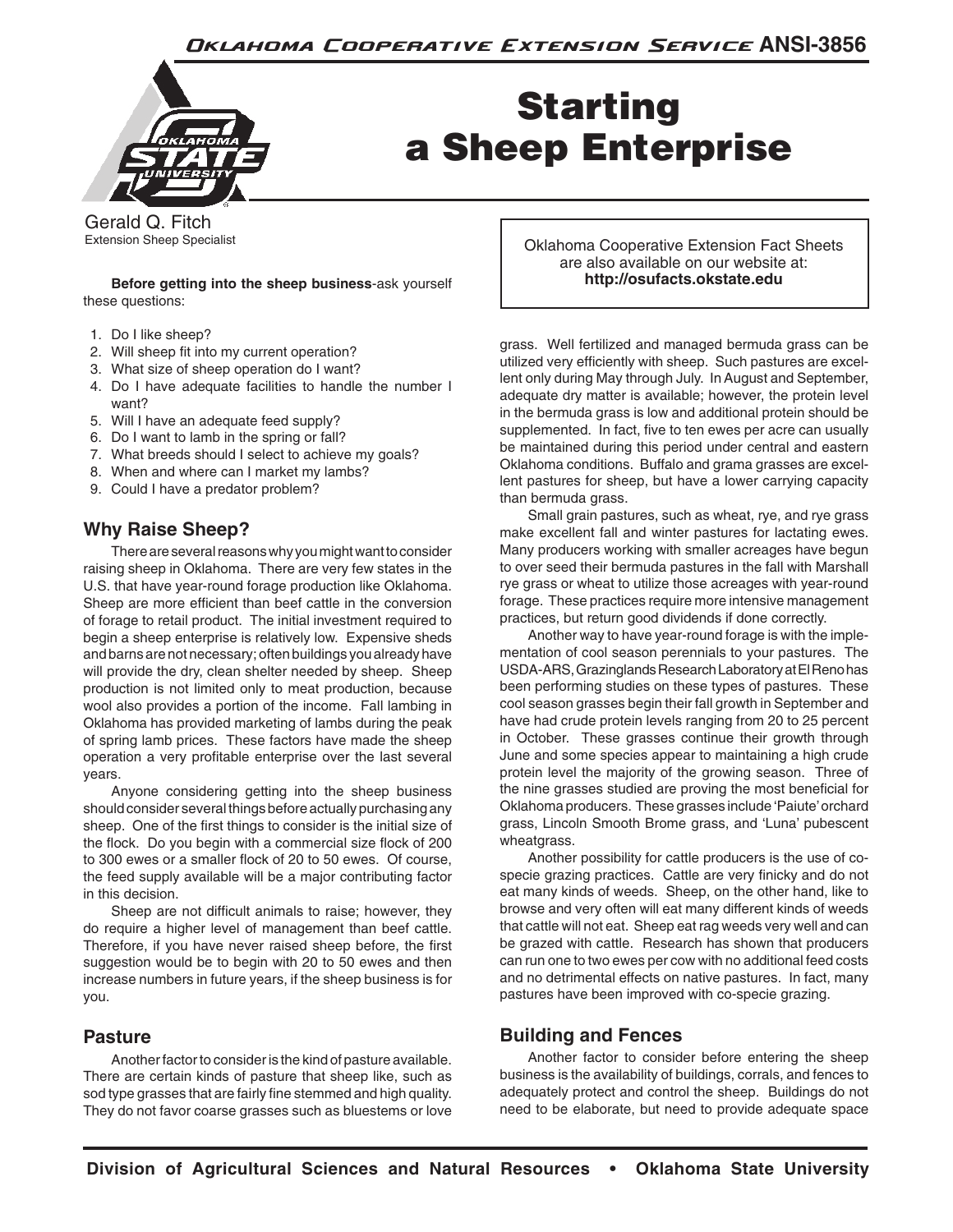to keep the sheep dry and comfortable. Space requirements vary depending on the breed and size of the ewes. A good rule of thumb is 10 to 12 square feet of shelter space per ewe, 12 to 16 square feet per ewe and lamb pair, and 6 to 8 square feet per feeder lamb.

Adequate fencing is needed to keep the various groups of sheep in their specific pastures. Barbed wire fences are usually adequate for ewes; however, lambs have a tendency to move through barbed wire quite easily. Hog wire fencing is probably the best permanent wire fencing (excluding electric fencing) to keep all ages and sizes of sheep in place. Electric fencing is excellent to keep sheep in and predators out if constructed correctly.

#### **Protection from Predators**

Predation is one of the most serious problems confronting the sheep producer. It is very important to protect sheep from the two predominant predators, dogs, and coyotes. If you are in an area where many dogs are present, either wild dogs or pets, it is important to have adequate fencing to protect you sheep. Once a dog has learned to kill sheep, they must be destroyed or somehow kept away from the sheep at all times.

Coyotes are very different from the dog. Coyotes will normally kill only when they are hungry, and usually only one lamb or ewe will be killed. The dog may chase, hurt, and kill sheep for the fun of it. A dog attack may leave one or twenty sheep hurt or dead.

There are several ways to reduce or eliminate the predator problem. The first is the use of guard dogs or burros. The guard dogs have been the most well received in protecting sheep from predators. The burros seem to work well for the first two to three years and then become less effective. Guard dogs have been bred to protect sheep; those breeds include: Great Pyrenees, Komondor, Akbash, Anatolians, and Maremmas. The USDA Sheep Experiment Station at Dubois, ID, conducted a guard dog survey of sheep producers in the United States and Canada. That survey revealed that over 90 percent of the sheep producers surveyed felt that the guard dogs were effective in reducing predation.

Another method of reducing predator losses is with the use of electric fencing. Experience has shown that a seven or eight wire fence that is approximately 48 inches high is ideal for sheep and cattle. This fence will not only keep sheep in, but will also work well for keeping predators out. Spacing will depend on the number of wires used. A good fence design for a seven wire fence would begin with the bottom wire charged six inches above the ground. The next two wires would be spaced at 5-inch intervals and consist of a ground wire, followed by a charged wire. The next wire would be a ground wire spaced 6 inches up, followed by a charged wire and a ground wire at 8-inch intervals. The top wire would then be 10 inches up and would be a charged wire. This fence would be 48 inches high and should do a good job of livestock and predator control (see OSU Extension Facts F-3855).

#### **Seasonality of Breeds**

There are several decisions you must make in selecting a breed or breed crosses to use in your sheep operation. Making those selections will depend upon several factors. Breed selection will depend upon when you want to lamb the ewes—fall, winter, or spring. This will depend upon the type of operation and pasture availability. The ewe requires almost twice as much feed for the first two and one-half months after lambing as she does during most of the rest of the year. Lactation causes a drain on the ewe's reserves; she not only needs more feed, but she needs better quality feed. Those with winter pastures, such as small grain pastures, will want to consider fall lambing to take advantage of good fall and winter pastures for lactation. If winter pastures are not available, a winter lambing program may be advantageous.

If one plans to fall lamb, there are only a few breeds that will lamb during this season of the year. Those breeds include the Dorset, Rambouillet, and Polypay. The only breed available in large numbers is the Rambouillet breed, and these are readily available in west Texas. The Rambouillet breed is noted for fine-wool production and will breed out-of-season fairly well. The Dorset breed is known for being an excellent maternal breed that will readily breed out-of-season. The Dorset-Rambouillet cross ewe has been the mainstay of the commercial fall lambing programs in Oklahoma. This cross is noted for breeding out-of-season better than either straightbred and will produce about 20 more lambs per 100 ewes than the Rambouillet breed in the fall.

If one is planning a spring lambing program, any breed will work and all will produce more lambs per ewe in January, February, and March than in the off-season. Therefore, the selection of a breed strictly based upon lambing season is not important. Even the breeds noted for out-of-season lambing will produce a 10 to 20 percent higher lamb crop in the spring than in the fall. Breed selection in a spring lambing program must consider other important areas, such as wool quality, lambing percentage, growth rate, ewe adaptability, forage utilization, milking ability, mothering ability, etc. Therefore, it is easy to see that selecting a breed for a spring lambing program will be a much more difficult decision.

#### **Selecting Breeding Stock**

Once you have decided what lambing time will best utilize your pasture situation, then you should begin to select breeding stock. This decision will be based upon the number of ewes that will be used in your sheep enterprise. If you are beginning with only a few ewes (20-50 ewes), availability will not be a major concern. However, if you are looking to begin the sheep business with a few hundred ewes, availability may be of concern.

Availability of ewes in larger numbers will normally be limited to Rambouillet ewes, which are readily available in larger numbers in west Texas. There are also many kinds of crossbred ewes involving crosses of blackfaces (Suffolk or Hampshire) or whitefaces (Columbia) with Rambouillets in the Rocky Mountain region. These crossbred ewes will breed for successful January and February lambing if that is the desired goal, but will not work well for fall-lambing. The Rambouillet ewes will work in the fall-lambing program, and as a base for the production of a Rambouillet-Dorset cross ewe.

In buying ewes to start a flock, there are several choices relative to age of ewes. One can buy yearling ewes if they are available, but these can be expensive. The advantage of yearling ewes is that they will be productive for five to eight years. It may also be possible to buy solid mouth (full set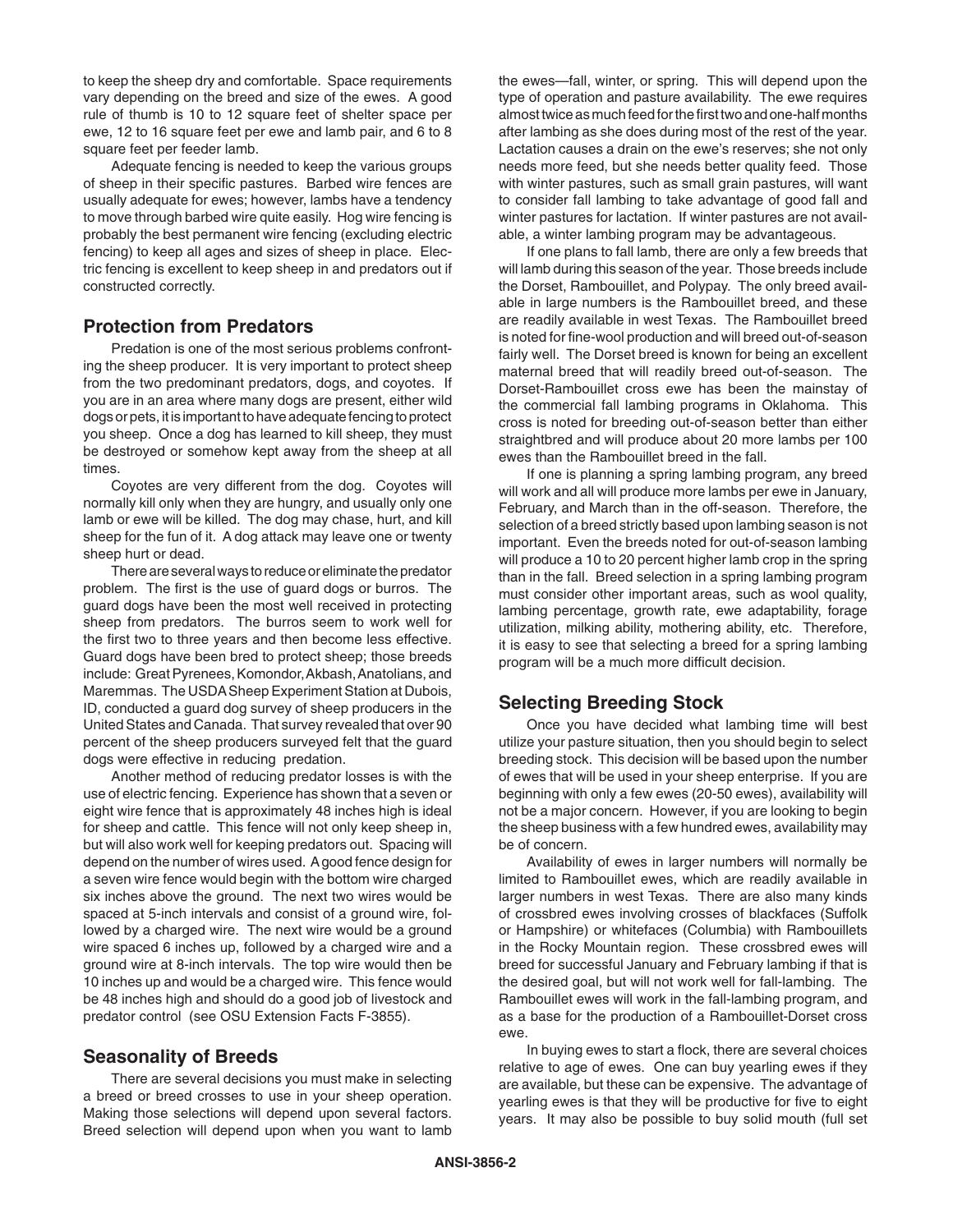of teeth), medium aged ewes (four to six years old) that still have several good years of production left. Such ewes are often suspect, because one wonders why someone is selling them. If the buyer can be sure there is nothing wrong with these ewes, this might be a good way to start.

One of the cheaper ways for people in Oklahoma to start in the commercial sheep business is with the purchase of older (four to seven years old) solid mouth Rambouillet ewes out of southwest Texas (San Angelo area). These ewes are basically used up under the extensive range conditions of west Texas, but can be quite productive for two or three more years on the better forages available in Oklahoma. It should be understood that: 1) these require more intensive management than the younger ewes, 2) their productivity may not be as good as the younger ewes, 3) 10 to 25 percent of these ewes will be problems (i.e. open, bad udders, poor mothers, etc.). However, their cost may be less than half that of the younger ewes. Using these ewes, bred to the right kind of rams to produce good crossbred ewe lambs, is a good way to get started in the sheep business with a minimal investment.

#### **Internal Parasites**

Internal parasites can be a very serious problem to sheep producers, if they do not realize the danger and take management steps to keep the threat at a minimum. Parasites are maintained in the sheep and on the ground. Mature sheep have parasites in their digestive systems and pass eggs onto the pasture. If the weather and moisture conditions are right, the eggs hatch and the larvae crawl up onto the plants. Sheep that ingest these plants get these larvae into their systems. It is in this manner that lambs pick up parasites from the adult sheep in the flock.

Lambs are highly susceptible to sickness and even death from too many parasites. Consequently, it is good management to try to minimize or totally prevent the lambs from getting parasites before they are three or four months of age. Ideal conditions for spreading parasites from adult sheep to lambs exist when lambs are running with their mothers on permanent pasture, such as bermuda grass that is actively growing. In fact, the problem is very serious for lambs born in March and early April. A good management scheme, to prevent the lambs from becoming heavily parasitized, is to not let them out on permanent pastures with their mothers.

Early spring and late summer conditions are the worst for parasite infestations. At other times of the year, such as during the hot dry weather in the summer, the pasture conditions are not as conducive for spreading parasites from adult sheep to lambs. In the winter there are fewer problems because the parasites do not undergo the life cycle changes from egg to larvae nearly as rapidly as under the warm, moist spring conditions.

Another management tool is the use of temporary pastures as much as possible. There is not much danger of lambs becoming parasite infested if they are on wheat pasture where the land has been plowed. Also, rotational grazing of summer

pastures can help reduce some of the parasite problems associated with permanent pastures. A well-planned parasite control program, involving timely drenching of ewes along with pasture management, can keep the problem under control (see OSU Extension Facts F-3858).

### **Marketing**

Another factor to consider when entering the sheep business is the availability of markets. Because sheep numbers in Oklahoma are fairly low, there are relatively few markets available to producers. The fewer the markets, the less the competition for lambs.

With 20 to 50 ewes, it might be possible to distribute the market lambs locally through direct marketing. This marketing strategy has worked very well for producers in other areas of the United States. Find a slaughter plant in the area that will work with you and sell whole or half lambs to people in the neighborhood who like lamb. Because lamb is not readily available in many communities, many people buy a lamb in this manner in order to have lamb available for food consumption.

Those considering a two or three hundred ewe flock usually cannot distribute their lambs in this manner and will have to find a market where they can sell 50 to 100 lambs at one time. Oklahoma has developed an effective computer marketing program which allows producers to pool their lambs together and then market these lambs in truckload lots. This allows producers to receive a good market price for their lambs. More information on telemarketing and computer marketing can be obtained from your extension sheep specialist.

#### **Summary**

The factors to consider before going into the sheep business include the amount and kind of feed available, the availability of fences and buildings to protect and manage the flock, and predator control. One should also consider lambing the sheep at a time that is coordinated with the best feed supply for the lactating ewes.

It is important to get the kind of sheep that will work best under existing conditions. The owner who can raise his own replacements, or has a constant and reliable source of replacements, will increase the chance of having highly productive sheep.

Managing pastures and drenching to control parasites is very important, as well as working with other sheep producers to improve marketing alternatives.

Anyone who can use all of these tools can use sheep as a profitable enterprise. Sheep enterprises reward the producer who uses intelligence, experience, and good management skills. If one is beginning a sheep enterprise to make money, that individual should learn as much as possible about the business ahead of the time, so that correct timely management decisions can be made.